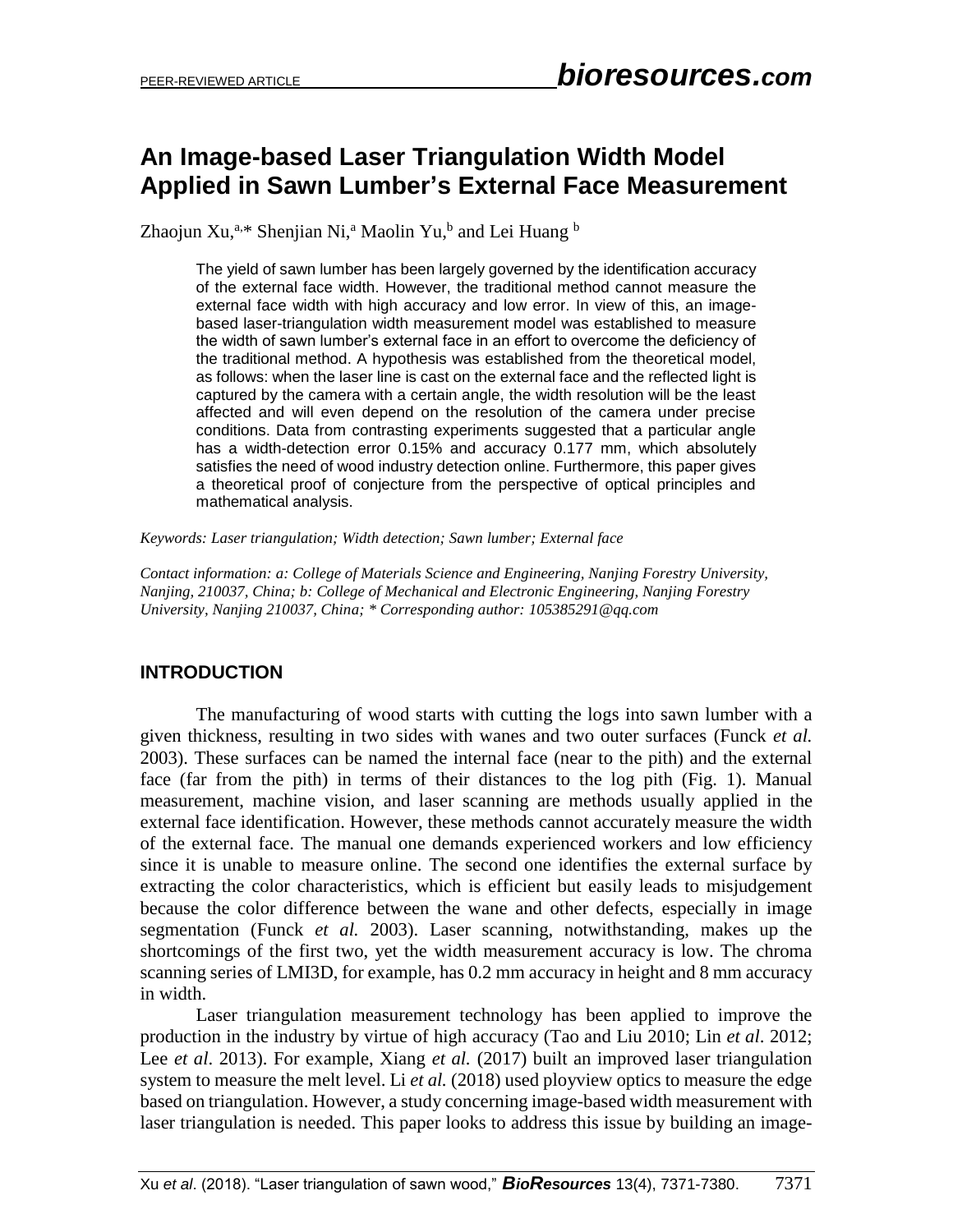based width measurement model according to laser triangulation to accurately detect the sawn lumber's external face width. The principle of the model is that the laser source generates a beam line focused on the measured surface with a certain angle, and the oblique camera captures the reflection line image. The real thickness value can be precisely obtained after calculating the height of the collected image (Keferstein and Marxer 1998). A continuous profile characterized by one horizontal and two slopes is obtained and the external face can then be identified.



**Fig. 1.** Sawn lumber

#### **EXPERIMENTAL**

#### **Detection Model Building**

The width model is proposed in terms of geometrical optics independent of the camera effect, lens distortion, phase difference, and other factors of the imaging system. The optical system is based on the paraxial optical conditions, *i.e.*, the imaging process of the camera simplified as pinhole camera imaging (Ray 1994; Forsyth and Ponce 2012).





In the thickness model shown in Fig. 2 as seen from the side, the laser source emits a laser beam to the external face of the test sawn lumber. Since the surface of the wood is rough, the reflected light is diffuse, and the reflection law is satisfied. Point *O* is the optical center of the lens of the camera (the intersection of optical axis BB' and reflection line AOA'); point *B* is the incidence position on the conveyor belt without the test-piece; point *B'* is the counterpart of *B* in the camera imaging plane; and the line segment *BB'* coincides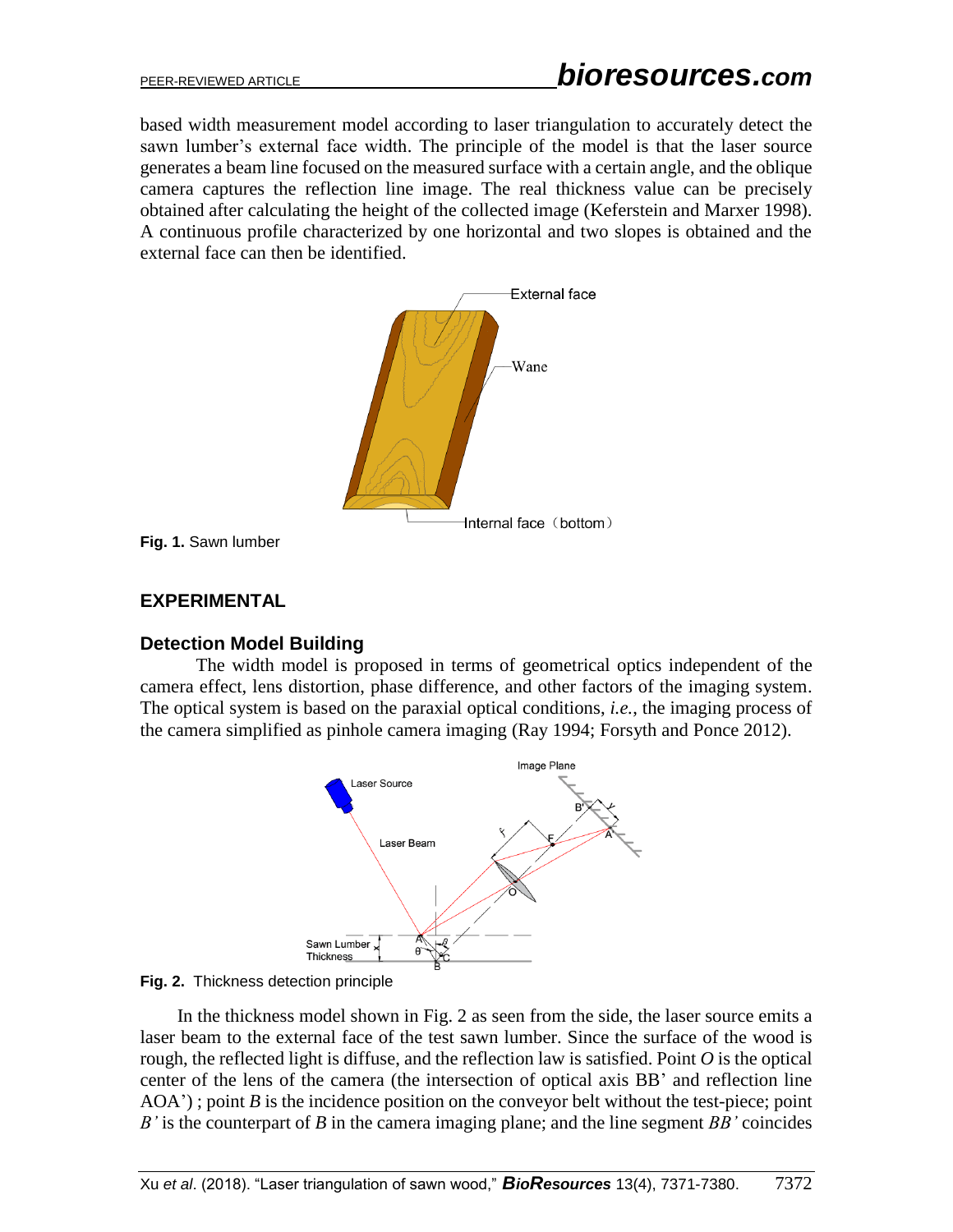with the optical axis; point F is the focus of the lens (the intersection of line BB' and the other reflection line) and the length of the OF is the focus length. When a nonzero thickness specimen is placed onto the belt, the laser beam will touch the top surface at point *A*, and *A'* is the corresponding point in the imaging plane.

## Assume:  $x = AB\cos\theta$ ;  $y = A'B'$ ;  $L = OB$ ;  $L' = OB'$ ;  $L'' = OC$

where  $\bar{x}$  is the real thickness of the test-piece;  $\bar{y}$  is the measured height in camera imaging (unit: pixels);  $L$  is the object distance (test-piece with a zero thickness);  $L'$  is the image distance; and *L''* is the object distance either (test-piece with a nonzero thickness). *f* is the focal length of the camera lens.  $\theta$  is the angle between the incident laser beam and the normal of the transfer platform.  $\beta$  is the angle between the optical axis of the camera and the normal.

When the camera is selected and fixed,  $\theta$ ,  $\beta$ ,  $f$ , and  $L'$  are fixed values. Equation 1 can be obtained as follows:

$$
\frac{x}{y} = \frac{L - f}{f} \cdot \frac{\cos \theta}{\sin(\theta + \beta)} = k_1 \tag{1}
$$

where  $k_l$  is the height converting factor, which is the ratio between  $y$  and the actual testpiece thickness *x*. Equation 1 shows that the value of  $k_l$  is determined by the focal length of the lens (*f*), object distance without test-piece (*L*), and the angle between the optical axis of the lens and the laser beam ( $\theta$  and  $\beta$ ) together. Once  $k_l$  is determined, the lumber thickness *x* can be easily calculated from the image.

The width model is shown in Fig. 3, which is a top view of Fig. 2. The object distance is transformed from *L* to *L''* when the test-piece is placed on the conveyor with a certain thickness.

$$
k_2 = \frac{W}{W'} = \frac{L'}{L'} = \frac{L - \frac{x}{\cos \theta} \cdot \cos(\theta + \beta)}{L'} = k_2 - \frac{\cos(\theta + \beta)}{\cos \theta} \cdot \frac{x}{L'}
$$
(2)



**Fig. 3.** Schematic diagram of width measurement

Several interesting features can be found from Eq. 2:

(a) *k2'* is independent of *W*.

(b) When  $\theta + \beta = 90^{\circ}$  and  $0^{\circ} < \theta < 90^{\circ}$ ,  $k_2$ <sup>*'*</sup> will be independent of *x* (the actual thickness of the text-piece) and equal to *k<sup>2</sup>* (a constant value depending on the camera model).

(c) When  $\theta + \beta \neq 90^{\circ}$  and  $0^{\circ} < \theta < 90^{\circ}$ ,  $k_2$ <sup>*'*</sup> will have a liner relationship with *x*, which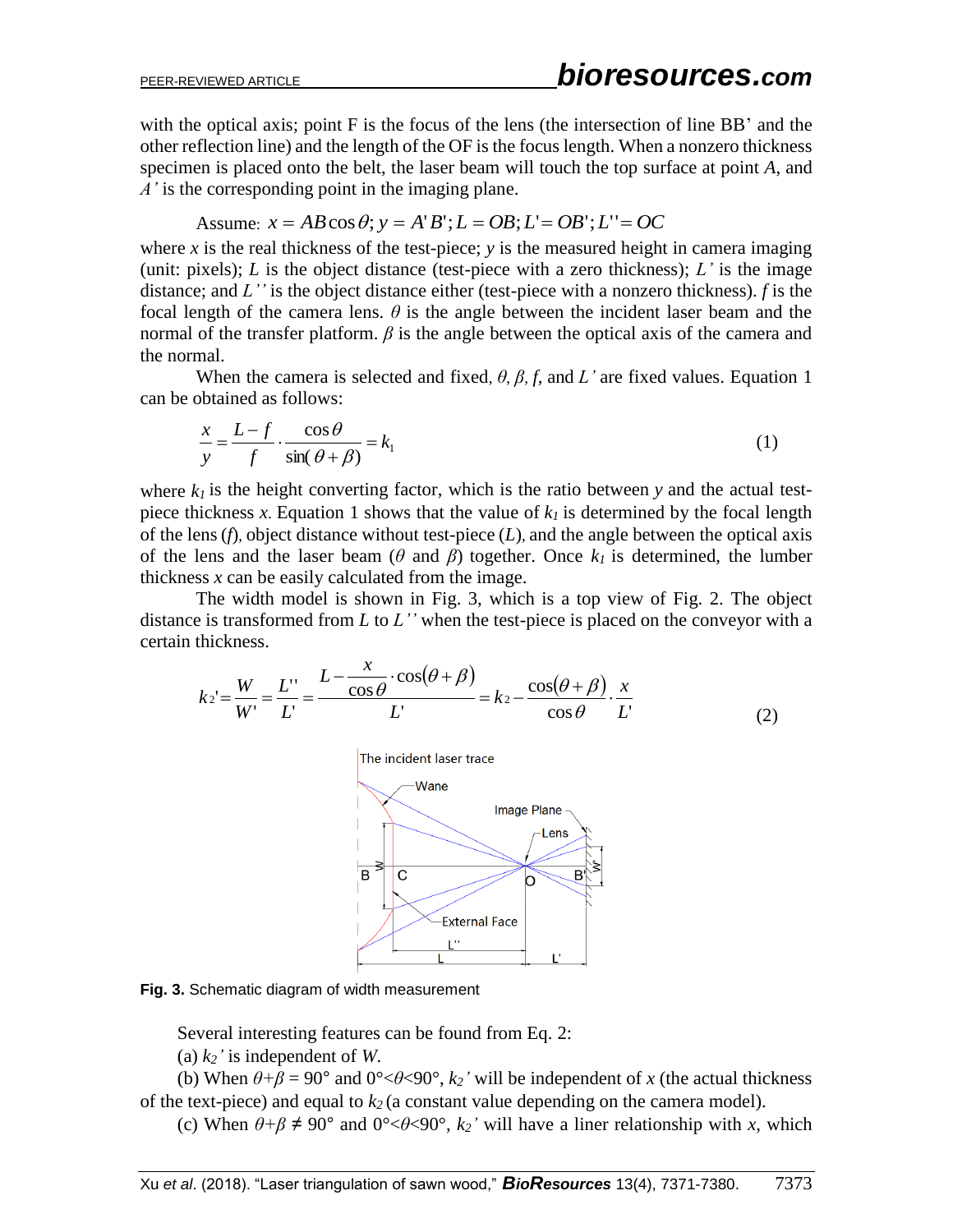means that  $k_2$ ' is affected by the thickness.

The above-mentioned features are of great importance, because the effect of the sawn lumber thickness is considered when the image pixel is used to calculate the actual width due to the oblique of the laser beam. With these characteristics, the influence of different gauge width on the calibration experiment has can be ignored. Once  $k_2$ <sup>'</sup> is determined, the timber external width *W* can be easily calculated from the image.

#### **Device and Materials**

The experimental devices were composed of a camera, a laser light source, a mechanical frame, a control device, and a computer are shown in Fig. 4. The laser light source comes from ProPhotonix company (Salem, NH, USA) (catalog number: D-660- 010-0250-L01-S-90-S-S-2, wavelength: 660 nm, fan angle: 90°, power: 10 mw). The camera comes from Point Grey company (BC, Canada) (model number: GS3-U3-23S6C-C, resolution ratio: 1920\*1200, the largest collection frames per second: 162, interface: USB3). The lens comes from Nikon company (Shanghai, China) (model number: ML-U1614MP9), focal length: 24mm.



**Fig. 4.** Diagram of detection device

Nine pieces of Chinese fir (*Cunninghamia lanceolata* (Lamb.) Hook*.*) sawn lumber with distinct edges were used, which had an average width of 180 mm and the average length of 800 mm. The thicknesses of these sawn lumber pieces ranged from 20 mm to 60 mm with a 5 mm increment. The precise thickness value of the sawn lumber was calibrated by gauges, ranging from 5 mm to 25 mm with a 0.5 mm increment and from 30 mm to 60 mm with a 5 mm increment. Meanwhile, eleven pieces of custom-made gauges with a fixed width were used for width calibration. These pieces had thicknesses ranging from 10 mm to 60 mm with a 5 mm increment, and each gauge had 6 marked test lines on their surface.

### **Method**

Based on the model mentioned above, the height converting factor  $k_l$  curves and width converting factor  $k_2$ <sup>'</sup> were calibrated to verify the model's correctness. The camera was adjusted to the condition that the clearest image could be captured during the experiment. There were 56 lines marked along the width direction on each test-piece measured as the "real value" by a caliper. The laser beam overlapped these marked lines during the experiments, obtaining a series of different width value treated as the "measured value". The error between the "real value" and "measured value" was utilized to evaluate the accuracy and reliability of the detection system. The camera with the inclination angle of the optical axis  $(\beta)$  was fixed as 45° in all experiments. The angle between the laser beam and the normal of the conveyor plane was set to three different angles (*θ*), *i.e.*, 30, 45, and 60°, during the experiments.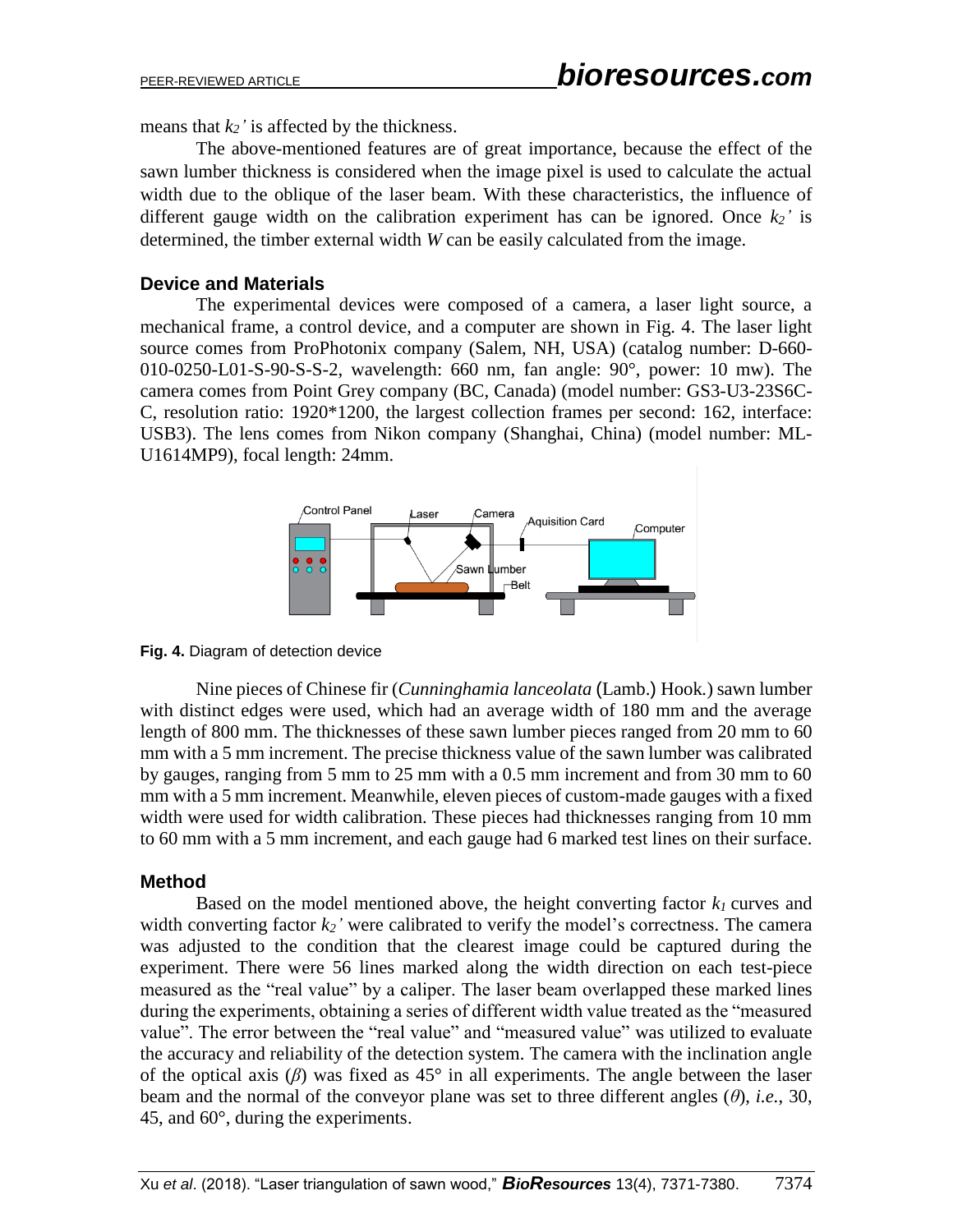### **Process**

In the first step, the calibration in thickness direction was implemented *via* appropriately placing a series of standard thickness gauge blocks in the detection system to obtain the linear regression analysis with the "measured" and standard thickness value. The width calibration was carried through by properly placing a batch of custom-made gauge blocks to collect a series of width pixel value. The actual width value was divided by the width pixel value to obtain the width-converting factor (*k2'*), which was analyzed by linear regression with the actual height of these gauge blocks. The verification test had a total of 246 sets of data.

In the second step, the verification tests were carried out with the laser beam of incline angles at 30, 45, and 60 degrees. Each piece of the sawn lumber was marked with 56 lines on its external face, and the lengths of these lines were measured by both a caliper and a camera, which were respectively treated as the "real value" *Ln0(i)* (*n* representing the No. of the marked lines; *i* representing the No. of the sawn lumber) and the "measured value"  $L_n(i)$ . A total of 1512 sets of data were obtained in the verification tests.



**Fig. 5.** Image processing. Line (a) datum plane image; line (b) original detection image; line (c) binary image; line (d) final processing image

In the third step, the laser stripe center was extracted from an image, which is one of the most important measurement procedures when using structured light techniques (Sun *et al*. 2015). As shown in Fig. 5, line (a) represented the image without the test-piece, which was horizontally treated as the reference line; line (b) was the image with the sawn lumber; line (c) was the binarization image, where the entire contour line of the sawn timber section and the intense scattering of the beam caused by the rough surface can be seen, by OTSU algorithm, a method applying to automatically perform image thresholding in the computer vision and the image processing (Sezgin and Sankur 2004; Sha *et al*. 2016); line (d) was the final image, by extracting the central line from the binary image after removing some absolute slope values larger than value 0.1 segments, which may be caused by the distortion effect of the rough surface of the sawn lumber, processed by Hough transform algorithm (Duda and Hart 1972; Mochizuki *et al*. 2009). Then the height of a test-piece and the width of the external face could be calculated using the model.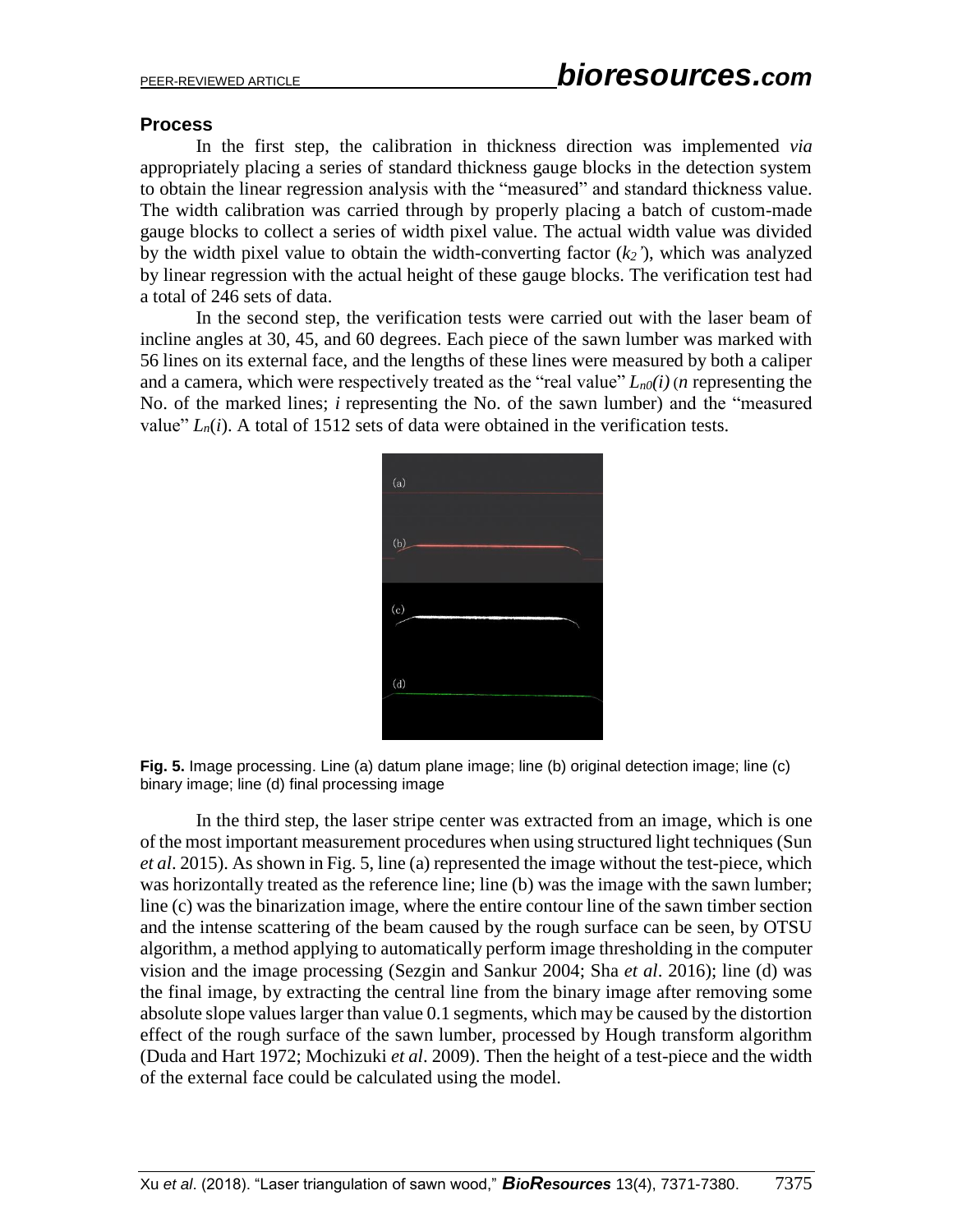# **RESULTS AND DISCUSSION**

### **Calibration and Verification Results**

The calibration regression curves in the thickness direction were plotted in Fig. 6. The correlation coefficients were all above 0.999, which verifies the laser triangulation technology high linearity in the thickness direction.



**Fig. 6.** Fitting curves and correlation coefficient of test-pieces height

The width direction calibrations are shown as in Fig. 7. According to Eq. 2, when the angle  $\theta$  equals 30 or 60 degrees, *i.e.*  $\theta + \beta$  equals 75 or 105 degrees, and the width converting factors had a very good linearity with respect to the test-piece thickness; when the angle *θ* equals 45 degrees, *i.e.* θ+β equals 90 degrees, the width converting factor was a constant independent of the test-piece thickness, which is noted above.



**Fig. 7.** The relationship between the width converting factor and gauges thickness

# **Error Analysis**

Because there were 504 samples in each angle, the experimental error should be subject to the normal distribution. As shown in Fig. 8, it was roughly in line with the normal distribution at three angles, while the relative error of 45 degrees was closer to zero (even close to standard normal distribution), which means the model accuracy at 45 degrees was better than 30.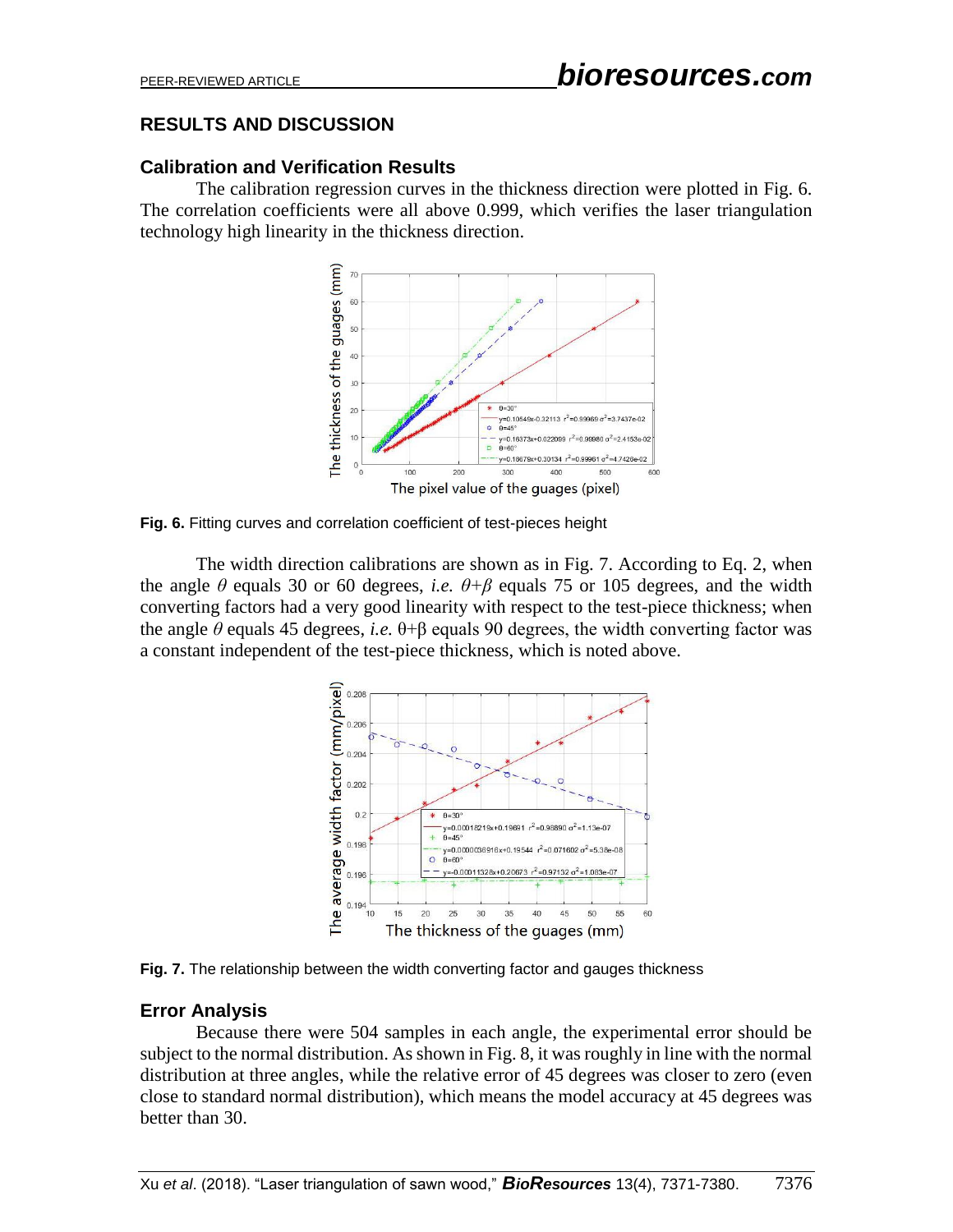# PEER-REVIEWED ARTICLE *bioresources.com*



**Fig. 8.** The distribution of relative detection error under three angles

Table 1 shows the data calculated by Eqs. (3) to (5). It is worth noting that all the average variances (*s*) of 30 and 45 degrees were close, while at 60 degrees it was much bigger, which would explain the features of Fig. 8. Despite this, the error rate (*e*) of 30 degrees were significantly higher than for the other angles. Also, the accuracy (*a*) of 45 degrees was less than 0.18 mm; 45 degrees was judged to be the best angle, as it was the most stable and accurate, such that it can be completely applied into genuine industrial production.

$$
a = \frac{1}{9} \sum_{i=1}^{9} \left\{ \frac{1}{56} \sum_{n=1}^{56} \left[ Ln(i) - Ln(i) \right] \right\}
$$
 (3)

$$
e = \frac{1}{9} \sum_{i=1}^{9} \left[ \frac{1}{56} \sum_{n=1}^{56} \frac{Ln(i) - Ln(0i)}{Ln(0i)} \bullet 100\% \right]
$$
(4)

$$
s = \frac{1}{9} \sum_{i=1}^{9} \left\{ \frac{1}{55} \sum_{n=1}^{56} \left[ Ln(i) - Ln(i) \right]^2 \right\}
$$
 (5)

**Table 1.** The Accuracy, Error Rate, and Stability of the System at Three Angles

| Angle (degree) | Accuracy (mm) | Relative Error (%) | Variance (mm <sup>2</sup> ) |
|----------------|---------------|--------------------|-----------------------------|
| 30             | 0.638         | 0.468%             | 0.355                       |
| 45             | ገ 177         | 0.150%             | 0.365                       |
| 60             | 0.304         | 0.238%             | 1.32                        |

To further analyze the effect of the three factors,  $\theta$ ,  $\beta$  and *x*, in Eq. (2),  $\theta$ ,  $\beta$  and *x* were used as variables to create a ternary function  $F(\theta, \beta, x)$  for  $k_2$ <sup>'</sup>:

$$
F(\theta, \beta, x) = k_2 - \frac{\cos(\theta + \beta)}{\cos \theta} \cdot \frac{x}{L}
$$
 (6)

Considering that *θ*, *β*, and *x* had some random errors, Taylor's formula was used to perform a first-order expansion of  $F(\theta, \beta, x)$  ignoring the high order Lagrangian residues:

$$
F(\theta + \Delta \theta, \ \beta + \Delta \beta, \ x + \Delta x) \approx F(\theta, \ \beta, \ x) + \frac{\partial F}{\partial \theta} \Delta \theta + \frac{\partial F}{\partial \beta} \Delta \beta + \frac{\partial F}{\partial x} \Delta x \tag{7}
$$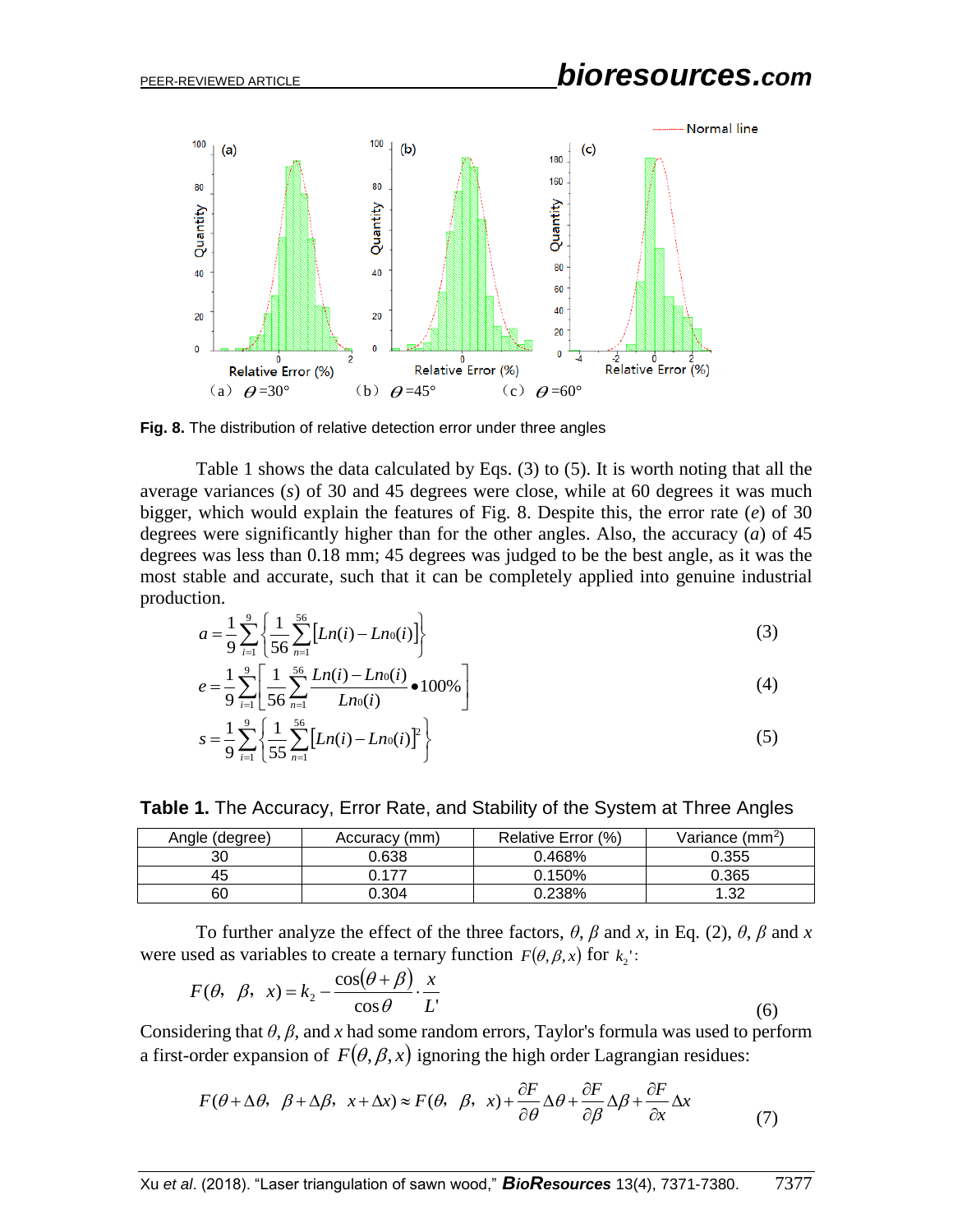where:

$$
\frac{\partial F}{\partial \theta} = \frac{\sin \beta}{\cos^2 \theta} \cdot \frac{x}{L'}
$$
  
(8)  

$$
\frac{\partial F}{\partial \beta} = \frac{\sin (\theta + \beta)}{\cos \theta} \cdot \frac{x}{L'}
$$
 (9)

$$
\frac{\partial F}{\partial x} = -\frac{\cos(\theta + \beta)}{\cos \theta} \cdot \frac{1}{L'}\tag{10}
$$

For the microscale,  $\Delta\theta$ ,  $\Delta\beta$ ,  $\Delta x$  had little influence on  $F(\theta, \beta, x)$ . Equation 7 contains three factors that influence  $F(\theta, \beta, x)$ , among which Eq. 8 represents the influence of  $\theta$ , Eq. 9 represents the effect incurred by  $\beta$ , and Eq. 10 represents the influence of  $\beta$ . When  $\theta$  and  $\beta$  were both near 45 degrees, the  $\cos(\theta + \beta)$  value was always near zero, and there were only two factors—Eqs. 8 and 9—that affected  $F(\theta, \beta, x)$ . Other angles have three factors, that is to say the accuracy of 45 degrees was best and closer to standard normal distribution. However, 30 degrees and 60 degrees, affected by the combination of Eqs. 8, 9, and 10, so that these circumstances deviated from standard normal distribution

According to the Gaussian imaging principle of geometric optics, the light was parallel to the optical axis (ideal path) in the paraxial region and converges at a point on the image plane through the focal point of the lens, which is called the focal point of the object where the image is the clearest. Inversely, it would leave a blurred light spot in the phase plane resulting in image distortion. Combined with Fig. 9, when the angle of incident light was 45 degrees, the Gaussian imaging rule was satisfied well. Simultaneously, with the angle of 30 degrees and 60 degrees, the reflected light was not parallel to the optical axis, leading to the reflected light propagating away from the ideal path and no longer intersecting with the focus and making the image distort and bias. Therefore, using the image recognition technology for the identification would have errors and then measurement accuracy would decline.

In summary, the influence of some factors that affect width resolution have been analyzed from an optical and mathematical point of view. The results shows when the detection system is set up as laser beam and camera incline angle both 45 degrees, it exhibits the highest accuracy and lowest error rate.



**Fig. 9.** Error analysis optical path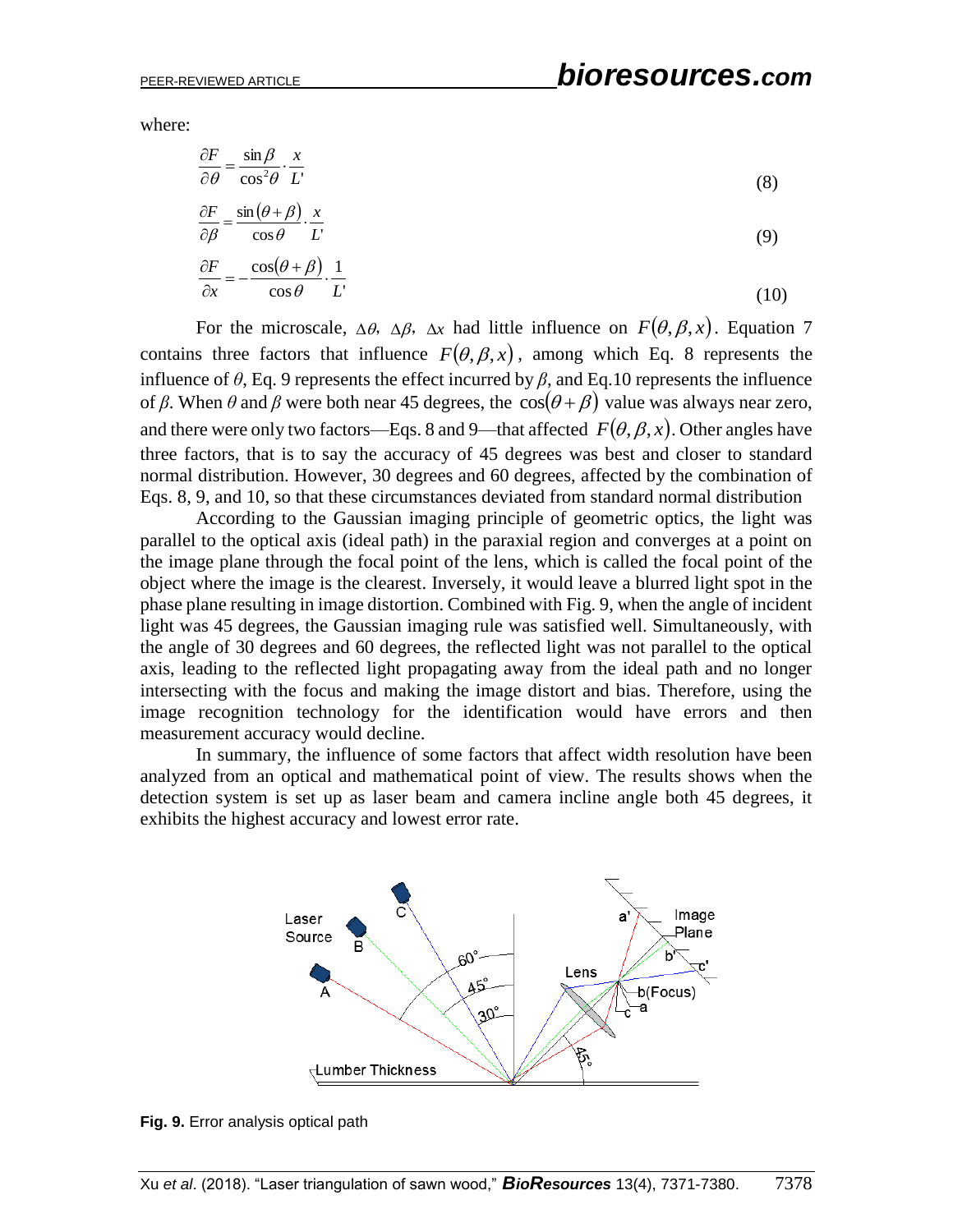# **CONCLUSIONS**

- 1. The width and thickness of sawn timber can be accurately measured simultaneously by the model; thus the external surface can be identified through the geometric contour of sawn lumber avoiding the error caused by wood color and improving the width accuracy.
- 2. The model can accurately measure the width of sawn wood with different thickness.
- 3. This method can be used not only to measure the width of sawn lumber, but also the cracks, warp, and geometric profile of wood products.

# **ACKNOWLEDGEMENTS**

This work was supported by the Priority Academic Program Development of Jiangsu Higher Education Institutions and the "Thirteenth Five-Year Plan" key development program for financial help, project number: 2016YFD0600703.

# **REFERENCES CITED**

- Duda, R. O., and Hart, P. E. (1972). "Use of the Hough transformation to detect lines and curves in pictures," *Cacm* 15(1), 11-15. DOI: 10.1145/361237.361242
- Forsyth, D. A., and Ponce, J. (2002). *Computer Vision: A Modern Approach*, Pearson, New York.
- Funck, J. W., Zhong, Y., Butler, D. A., Brunner, C. C., Forrer, J. B. (2003). "Image segmentation algorithms applied to wood defect detection," *Computers & Electronics in Agriculture* 41(1), 157-179. DOI: 10.1016/S0168-1699(03)00049-8
- Keferstein, C. P., and Marxer, M. (1998). "Testing bench for laser triangulation sensors," *Sensor Review* 18(3), 183-187. DOI: 10.1108/02602289810226408
- Lee, K. C., Yang, J. S., and Yu, H. H. (2013). "Development and evaluation of a petal thickness measuring device based on the dual laser triangulation method," *Computers & Electronics in Agriculture* 99(9), 85-92. DOI: 10.1016/j.compag.2013.09.001
- Lin, L. Z., Cao, C. B., Wang, T., Huang, Z. (2012). "The Q value measurement of the shadow mask surface based on laser triangulation measurement technology," *Advanced Materials Research* 452-453, 1465-1469. DOI: 10.4028/www.scientific.net/AMR.452-453.1465
- Li, Y., Kästner, M., and Reithmeier, E. (2018). "Triangulation-based edge measurement using polyview optics," *Opt. Laser. Eng* 103, 71-76. DOI: 10.1016/j.optlaseng.2017.11.015
- Mochizuki, Y., Torii, A., and Imiya, A. (2009). "Point Hough transform for line detection," *J. Vis. Commun. Image R.* 20(4), 242-253. DOI: 10.1016/j.jvcir.2009.01.004
- Ray, S. F. (1994). *Applied Photographic Optics: Lenses and Optical Systems for Photography, Film, Video, and Electronic Imaging*, Focal Press, Waltham, MA, USA.
- Sezgin, M., and Sankur, B. (2004). "Survey over image thresholding techniques and quantitative performance evaluation," *J. Electron. Imaging* 13(1), 146-148. DOI: